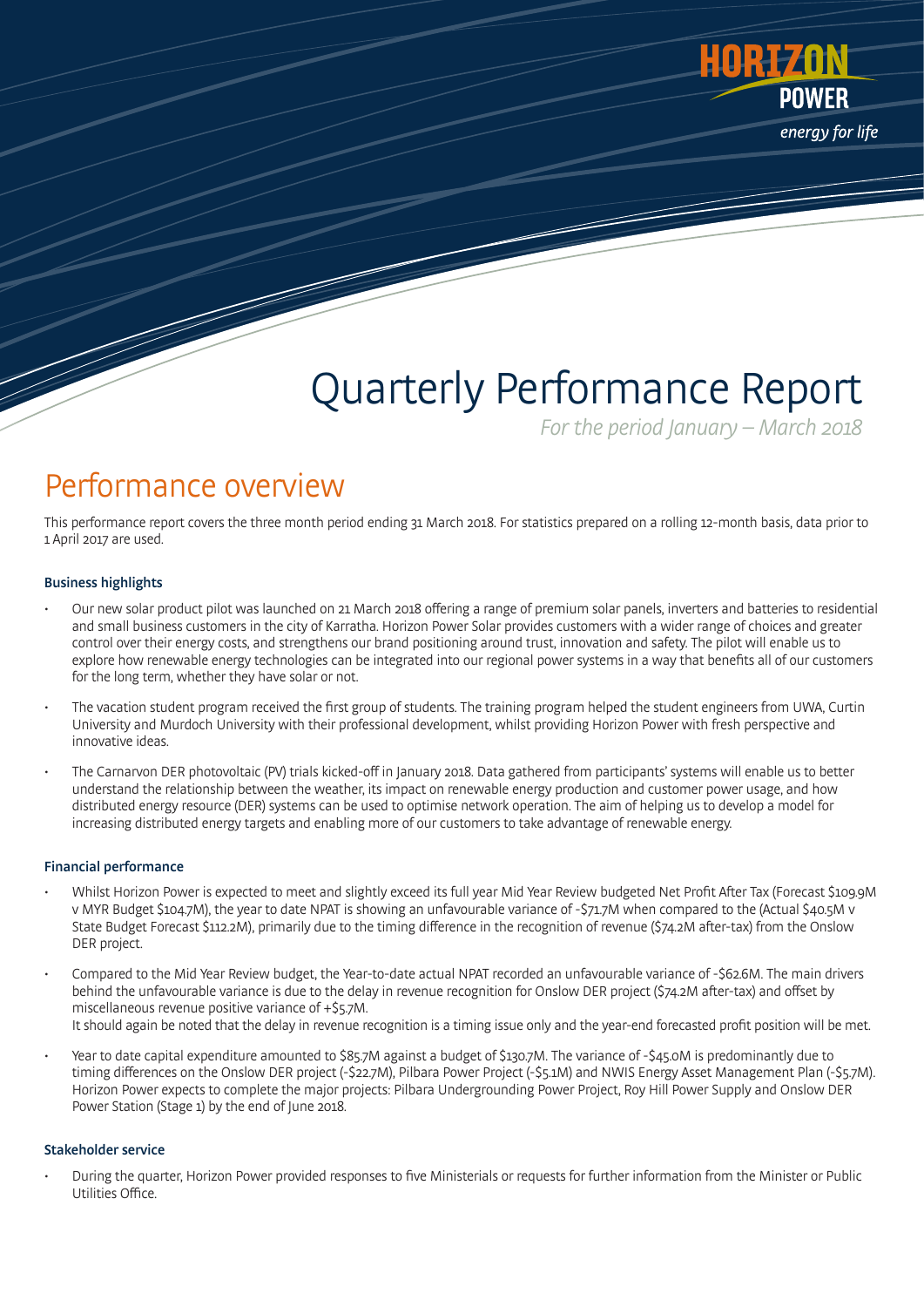

### Safety, health and the environment

Lost Time Injury Severity Rate 12 month rolling average









Lost Time Injuries Frequency Rate 12 month rolling average

Total Recordable Injury Frequency Rate 12 month rolling average



- The Lost Time Injury Rates increased from 1.8 to 3.7 due to a lost time injury where a worker received a crush injury. The same incident caused the Total Recordable Injury Frequency Rate to increase from 8 to 9.2.
- The lost time severity rate for the quarter was 3.0 a reduction from 5.0 of the previous quarter.
- There were three Public Safety Incidents over the quarter ended on 31 March 2018. The incidents were: one electric shock, one vegetation fire and a burnt meter.
- There was no reportable fuel spill during the quarter.
- The Unassisted Pole Failure rate\* was 0.75 at the end of March 2018 and within the target of 1.00. \* based on a 3 year rolling average per 10,000 poles

### Customer service and electricity delivery



- 100% of new customer connections were completed on time.
- There were 40 new connections during the quarter.

#### Performing Systems out of 38 systems

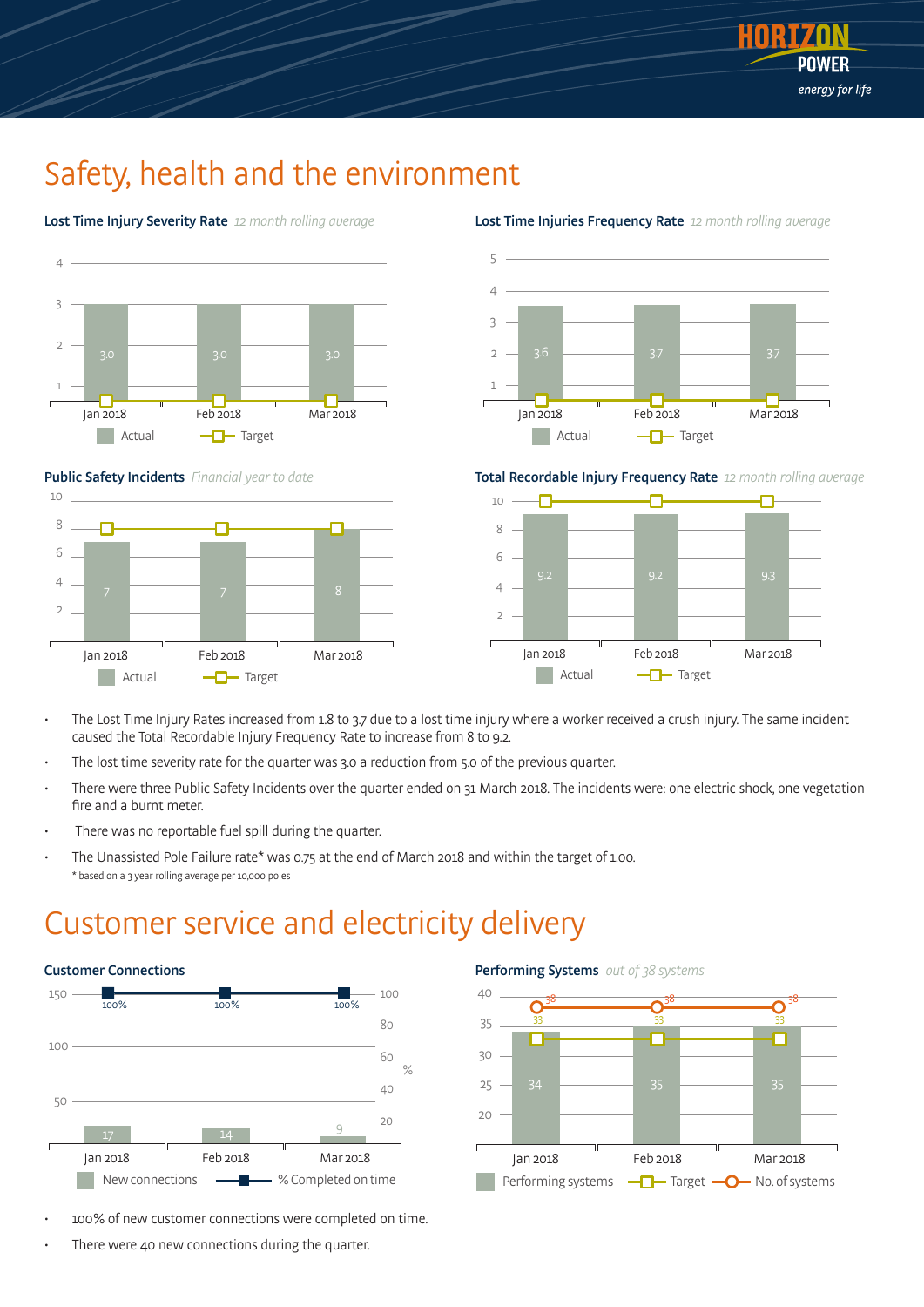

### Financial performance - Actual versus SBF

Net Profit After Tax for year to date March 2018 was lower than the State Budget Forecast, with variances broken down as follows:

#### Profit and Loss Summary (in \$millions)

|                                         | <b>Period Ended Mar 2018</b> |            |            |
|-----------------------------------------|------------------------------|------------|------------|
|                                         | <b>ACTUAL</b>                | <b>SBF</b> | <b>VAR</b> |
| Income                                  | 420.5                        | 527.3      | $-106.8$   |
| Cost of Goods Sold                      | 165.9                        | 169.9      | 4          |
| Operating Labour, Overheads & Materials | 85.3                         | 84         | $-1.3$     |
| <b>EBITDA</b>                           | 169.3                        | 273.4      | $-104.1$   |
|                                         |                              |            |            |
| Depreciation and amortisation           | 65.1                         | 64         | $-1.1$     |
| <b>EBIT</b>                             | 104.2                        | 209.4      | $-105.3$   |
|                                         |                              |            |            |
| Interest                                | 48.6                         | 49.1       | 0.5        |
| Income tax                              | 15.1                         | 48.1       | 33         |
| Net profit after tax                    | 40.5                         | 112.2      | $-71.7$    |

|                                      | <b>Full Year Forecast to June 2018</b> |            |            |
|--------------------------------------|----------------------------------------|------------|------------|
|                                      | <b>FORECAST</b>                        | <b>MYR</b> | <b>VAR</b> |
| <b>Forecast Net Profit After Tax</b> | 109.9                                  | 104.7      | 5.2        |

#### 1. Income

An unfavourable variance of -\$106.8M in income primarily due to the following:

- (I) Developer & Capital contributions variance of -\$101.8M mainly due to timing differences in revenue recognition of the Onslow Der project. It should be noted that the delay in revenue recognition is a timing issue only and the year end forecasted MYR profit position will be met.
- (II) Miscellaneous revenue recorded a positive variance of +\$6.3M mainly due to unbudgeted liquidated damages of \$5.3M.
- (III) Electricity sales variance of -\$11.3M due to unrealised budgeted sales of \$5M and lower sales in NIS resulting from less favourable economic conditions than forecasted.

#### 2. Cost of Goods Sold

A favourable variance of +\$4M mainly driven by lower sales volume.

#### 3. Operating Labour, Overheads and Materials

Operating expenditure is tracking under budget due to savings across various items of operating expenses.

#### 4. Depreciation

Negative variance in Depreciation is mainly due to timing difference between actual and budgeted capitalisation profile.

#### 5. Interest and income tax

The positive variance of +\$0.5M in interest is due to earlier repayment of debts than budgeted out of proceeds from TransAlta. The favourable variance in tax (-\$33M) is due to the delay of the Onslow revenue recognition offset by higher profit than budgeted.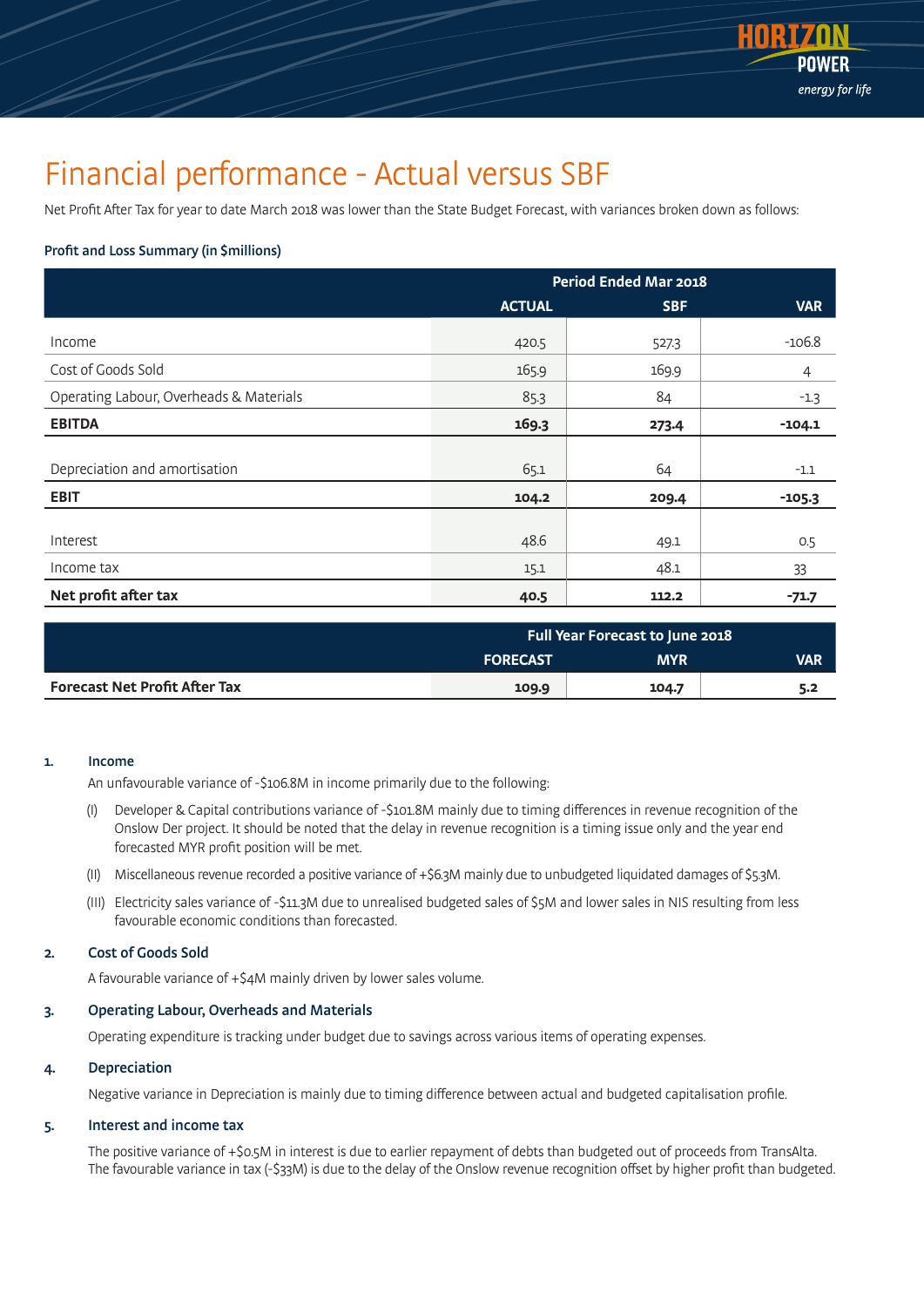

### Financial performance - Actual versus MYR

Net Profit After Tax for year to date March 2018 was lower than the Mid Year Review, with variances broken down as follows:

#### Profit and Loss Summary (in \$millions)

|                                         | <b>Period Ended March 2018</b> |            |            |
|-----------------------------------------|--------------------------------|------------|------------|
|                                         | <b>ACTUAL</b>                  | <b>MYR</b> | <b>VAR</b> |
|                                         |                                |            |            |
| Income                                  | 420.5                          | 516.4      | $-95.9$    |
| Cost of Goods Sold                      | 165.9                          | 168        | 2.1        |
| Operating Labour, Overheads & Materials | 85.3                           | 87.1       | 1.8        |
| <b>EBITDA</b>                           | 169.3                          | 261.4      | $-92.1$    |
|                                         |                                |            |            |
| Depreciation and amortisation           | 65.1                           | 64.6       | $-0.5$     |
| <b>EBIT</b>                             | 104.2                          | 196.8      | $-92.6$    |
|                                         |                                |            |            |
| Interest                                | 48.6                           | 49.5       | 0.9        |
| Income tax                              | 15.1                           | 44.2       | 29.1       |
| Net profit after tax                    | 40.5                           | 103.1      | $-62.6$    |

|                                      | <b>Full Year Forecast to June 2018</b> |            |            |
|--------------------------------------|----------------------------------------|------------|------------|
|                                      | <b>FORECAST</b>                        | <b>MYR</b> | <b>VAR</b> |
| <b>Forecast Net Profit After Tax</b> | 109.9                                  | 104.7      | 5.2        |

#### 1. Income

A negative variance of -\$95.9M in income primarily due to the following:

- (I) Developer & Capital contributions variance of -\$98.5M mainly due to delay on revenue recognition of the Onslow DER project. It should be noted that the delay in revenue recognition is a timing issue only and the year end forecasted profit position will be met.
- (II) Miscellaneous revenue recorded a positive variance of +\$5.7M.
- (III) Electricity sales were slightly lower than MYR by -\$0.8M.

#### 2. Cost of Goods Sold (COGS)

 A favourable variance of +\$2.1M was mainly driven lower COS in Microgrids \$5.2M offset by higher cost of \$3.3M in the Pilbara – driven by TransAlta Heat Rates being higher than budget heat rates.

#### 3. Operating labour, overheads and materials

Operating expenditure is tracking under budget due to savings across various items of operating expenses.

#### 4. Depreciation

Negative variance in Depreciation is mainly due to timing difference between actual and the MYR capitalisation profile.

#### 5. Interest and Income Tax

The positive variance of +\$0.9M in interest is due to earlier repayment of debts than budgeted out of proceeds from TransAlta. The favourable variance in tax (\$29.1M) is due to the delay of the Onslow revenue recognition offset by the result of higher profit than budgeted.